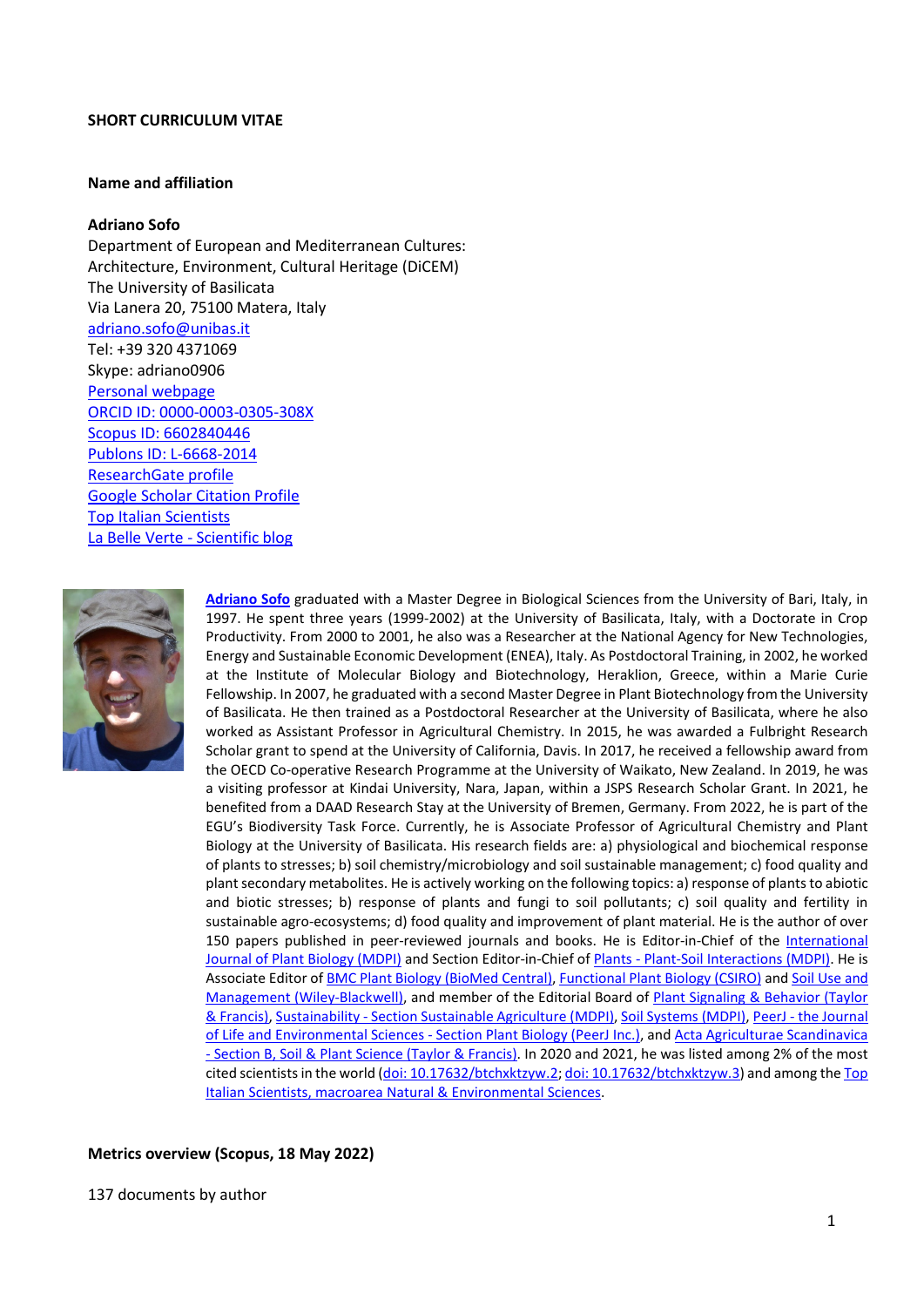3457 citations 32 h-index

## **Professional history**

**Aug-Sep 2021**. DAAD Research Stay. University of Bremen, Germany.

**Jul-Sep 2019.** JSPS Research Scholar Grant. Kindai University, Nara, Japan.

**Oct 2015-ongoing.** Associate Professor in Agricultural Chemistry and Plant Biology. University of Basilicata, Italy.

**Jan-Mar 2017.** OECD Co-operative Research Grant. University of Waikato, Hamilton, New Zealand.

**May-Nov 2015.** Fulbright Research Scholar grant. University of California, Davis, CA, USA.

**Dec 2008-Oct 2015.** Assistant Professor in Agricultural Chemistry. University of Basilicata.

**Feb 2004-Jan 2008.** Postdoctoral Researcher. University of Basilicata.

**Jul-Oct 2002.** Marie Curie Fellowship. Institute of Molecular Biology and Biotechnology, Heraklion, Greece. **Jul 2000-Sep 2001.** Research Fellow. National Agency for New Technologies, Energy and Sustainable Economic Development (ENEA), Matera, Italy.

**Mar-Jun 2000.** European MURST research grant. Experimental Institute of Cereal Growing, Foggia, Italy.

# **Education**

**Oct 2007.** Master of Science in Plant Biotechnology. University of Basilicata.

**Mar 2005.** Bachelor's Degree in Biotechnology. University of Basilicata.

**Feb 2003.** Doctorate in Crop Productivity. University of Basilicata.

**Nov 1997.** Master of Sciences in Biology. University of Bari, Italy.

# **Research fields**

- a) Physiological and biochemical response of plants to stresses.
- b) Soil chemistry/microbiology and soil sustainable management.
- c) Food quality and plant secondary metabolites.

Based on the publications and expertise, hisscientific interests can be divided into four major research areas, here below summarized.

*a) Response of plants to abiotic stresses*

Abiotic and biotic stresses are the major cause of loss of productivity in plants of agronomic interest. The combination of water deficit or excess, high soil salinity and radiation, and extreme temperatures causes photoinhibition and growth inhibition in several edible plant species. The studies were carried out on tree and herbaceous crops cultivated in different environments. A particular emphasis was given to the effects of stresses on plant primary and secondary metabolites, antioxidant defense, hormonal balance, other biochemical responses adopted by plants under stress conditions. The researches included biochemical, chemical-analytical, ecophysiological and microscopy techniques. Among the physiological responses of the plants, photosynthetic efficiency, photoinhibition mechanisms, and structural and functional changes of the roots were studied in detail.

*b) Response of plants and fungi to soil pollutants*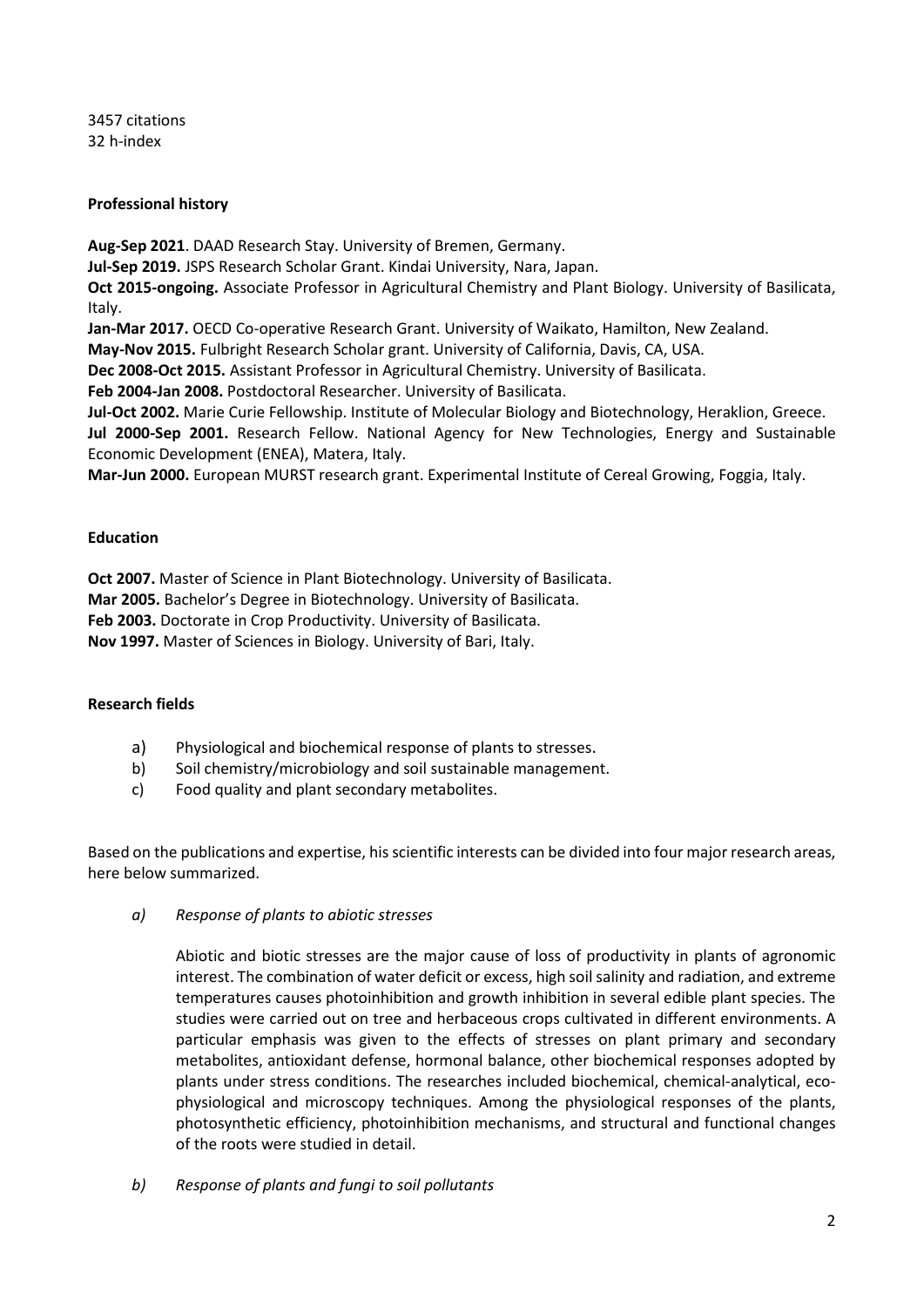The use of plants and microorganisms to remove, contain, disable or degrade pollutants (e.g., heavy metals, xenobiotics, excess of fertilizers) and the remediation of contaminated sites are influenced by several factors, such as the extent of biotic and abiotic soil contamination, the availability and the accessibility of contaminants to plants and microorganisms, the conditions in the rhizosphere, root absorption, and the ability of the plants and plant-associated microorganisms to intercept, absorb, accumulate and/or degrade pollutants. The major aim of this research area was to study the complex interactions between pollutants, soil, fungi (e.g., *Trichoderma* spp.), and model/cultivated plants. The investigations included a combination of molecular, biochemical and microscopy techniques.

## *c) Soil quality and fertility in sustainable agro-ecosystems*

The optimization and innovation of agricultural techniques with low environmental impact, particularly those related to soil and irrigation management, cover crops choice and application, and mineral nutrition could allow recovering the normal levels of soil fertility in agroecosystems, with positive on soil quality and on the production. Sustainable soil management can stimulate soil microbial communities that, in turn, can influence soil fertility and plant growth. In this line of research, experiments were carried out using molecular (e.g., metagenomics and metatranscriptomics) and culture-based techniques for analyzing the quantiqualitative changes of soil microbiome and macrofauna, particularly in orchards (e.g., olive and kiwifruit) subjected to different management systems. The effects of soil management on the absorption, storage, and partitioning of carbon in the soil, and on the fluxes of soil gases (e.g.,  $CO<sub>2</sub>$ , CH<sub>4</sub> and H<sub>2</sub>O<sub>vap</sub>) were studied.

# *d) Food quality and improvement of plant material*

Food quality is a very broad concept including many components, such as appearance, odor, nutritional properties, health-promoting compounds (e.g., antioxidants, vitamins and micronutrients), and sanitary aspects (e.g., pollutants and pesticides). This line of research provided chemical-analytical investigations on the main antioxidants and other nutraceutical compounds in grapes and wine, olives and oil, tomato, lettuce and other foods. In the case of grapevine and olive trees, the interactions between abiotic stress and the quality of the final products were deeply studied. In both tree and herbaceous crops, studies on the use of microorganisms (particularly *Trichoderma* spp. and *Bacillus* spp.) were carried out to improve crop quality and enhance plant defenses against some pathogens. Research on the quality of novel propagation material to improve fruit quality was conducted.

## **Most relevant international collaborations**

- Judith Sarneel, Department of Ecology and Environmental Sciences, Umeå University, Sweden.
- Monika Joschko, Leibniz Centre for Agricultural Landscape Research, Müncheberg, Germany.
- Anamaria Malinas, University for Agricultural Sciences and Veterinary Medicine, Cluj-Napoca, Romania.
- Phil Stevenson, Royal Botanic Gardens, Kew, and Natural Resources Institute, United Kingdom.
- Nafees A. Khan, Department of Botany, Aligarh Muslim University, India.
- Parvaiz Ahmad, Department of Botany, S.P. College, Srinagar, Jammu and Kashmir, India.
- Munetaka Hosokawa, Department of Agricultural Science / Graduate School of Agriculture, Kindai University, Nara, Japan.
- Magdalena Szymura, Wroclaw University of Environmental and Life Sciences, Wrocław, Poland.
- Małgorzata Wójcik, Maria Curie-Sklodowska University, Lublin, Poland.